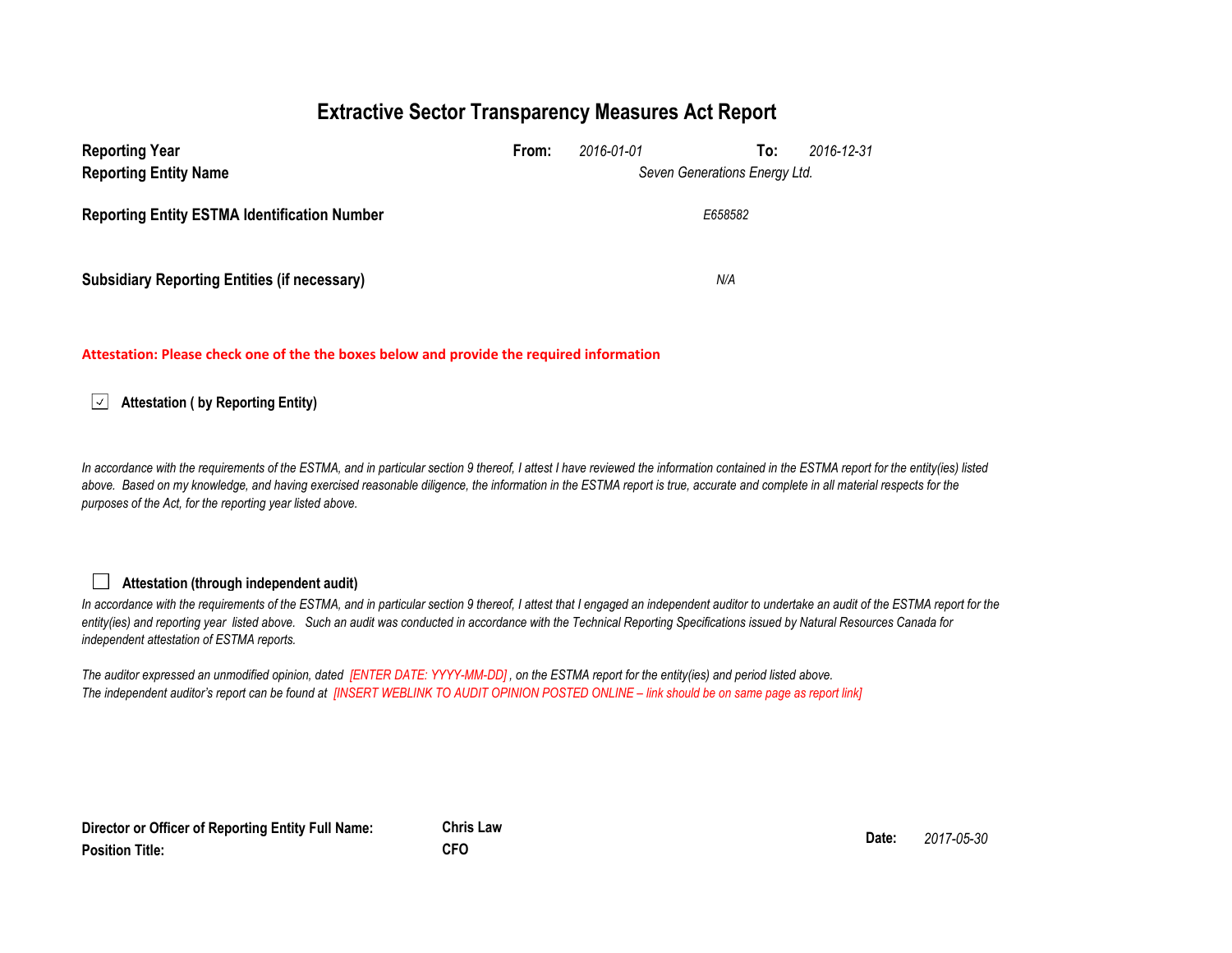| <b>Reporting Year</b>                                         | From:   | 2016-01-01 | To:                           | 2016-12-31 |  |  |  |  |
|---------------------------------------------------------------|---------|------------|-------------------------------|------------|--|--|--|--|
| <b>Reporting Entity Name</b>                                  |         |            | Seven Generations Energy Ltd. |            |  |  |  |  |
| <b>Reporting Entity ESTMA</b><br><b>Identification Number</b> | E658582 |            |                               |            |  |  |  |  |
| <b>Subsidiary Reporting</b><br><b>Entities (if necessary)</b> |         |            | N/A                           |            |  |  |  |  |

| <b>Payments by Payee</b> |                                                 |                |                  |             |                                          |                |                  |                                                  |                                                |                                                                                                           |  |
|--------------------------|-------------------------------------------------|----------------|------------------|-------------|------------------------------------------|----------------|------------------|--------------------------------------------------|------------------------------------------------|-----------------------------------------------------------------------------------------------------------|--|
| <b>Country</b>           | <b>Payee Name</b>                               | <b>Taxes</b>   | <b>Royalties</b> | <b>Fees</b> | <b>Production</b><br><b>Entitlements</b> | <b>Bonuses</b> | <b>Dividends</b> | Infrastructure<br>Improvement<br><b>Payments</b> | <b>Total</b><br><b>Amount paid</b><br>to Payee | <b>Notes</b>                                                                                              |  |
|                          |                                                 |                |                  |             |                                          |                |                  |                                                  |                                                | Payments are reported on a cash basis, meaning they are<br>reported in the period in which they are paid. |  |
| Canada                   | Government<br>of Alberta                        |                | 41,980,000       | 890,000     | $\sim$                                   | 230,000        | $\sim$           | $\blacksquare$                                   | 43,100,000                                     |                                                                                                           |  |
| Canada                   | Municipal<br>District of<br>Greenview,<br>No.16 | 3,580,000      | $\sim$           | 2,430,000   | $\sim$                                   | $\sim$         | $\sim$           | $\sim$                                           | 6,010,000                                      |                                                                                                           |  |
| Canada                   | Alberta<br>Energy<br>Regulator                  | $\blacksquare$ | $\sim$           | 860,000     |                                          |                |                  | $\overline{\phantom{a}}$                         | 860,000                                        |                                                                                                           |  |
| Total                    |                                                 | 3,580,000      | 41,980,000       | 4,180,000   |                                          | 230,000        | $\sim$           |                                                  | 49,970,000                                     | All payments are reported in Canadian dollars and rounded<br>to the nearest \$10,000.                     |  |

# **Extractive Sector Transparency Measures Act - Annual Report**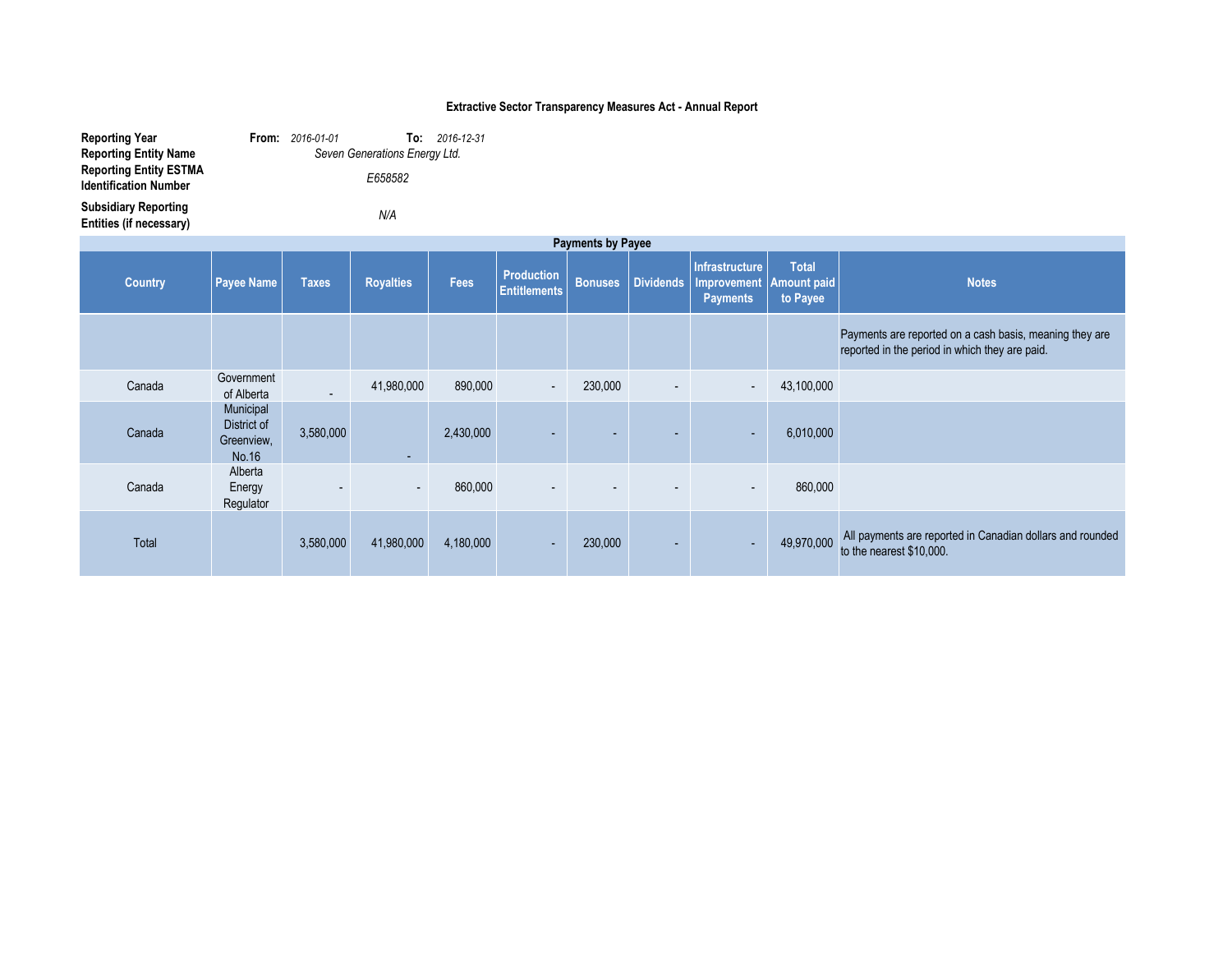| <b>Reporting Year</b>                                         |                               | <b>From: 2016-01-01</b>       |                  | To: 2016-12-31 |                                          |                            |                  |                                          |  |  |
|---------------------------------------------------------------|-------------------------------|-------------------------------|------------------|----------------|------------------------------------------|----------------------------|------------------|------------------------------------------|--|--|
| <b>Reporting Entity Name</b>                                  |                               | Seven Generations Energy Ltd. |                  |                |                                          |                            |                  |                                          |  |  |
| <b>Reporting Entity ESTMA</b><br><b>Identification Number</b> |                               |                               | E658582          |                |                                          |                            |                  |                                          |  |  |
| <b>Subsidiary Reporting</b><br><b>Entities (if necessary)</b> |                               |                               | N/A              |                |                                          |                            |                  |                                          |  |  |
|                                                               |                               |                               |                  |                |                                          | <b>Payments by Project</b> |                  |                                          |  |  |
| <b>Country</b>                                                | <b>Project</b><br><b>Name</b> | <b>Taxes</b>                  | <b>Royalties</b> | <b>Fees</b>    | <b>Production</b><br><b>Entitlements</b> | <b>Bonuses</b>             | <b>Dividends</b> | <b>Infrasti</b><br><b>Improv</b><br>Payn |  |  |

| <b>Country</b> | <b>Project</b><br><b>Name</b> | <b>Taxes</b> | <b>Royalties</b> | <b>Fees</b> | <b>Production</b><br><b>Entitlements</b> | <b>Bonuses</b> | <b>Dividends</b>         | <b>Infrastructure</b><br>  Improvement   Amount paid    <br><b>Payments</b> | <b>Total</b><br>by Project | <b>Notes</b>                                                                                              |
|----------------|-------------------------------|--------------|------------------|-------------|------------------------------------------|----------------|--------------------------|-----------------------------------------------------------------------------|----------------------------|-----------------------------------------------------------------------------------------------------------|
|                |                               |              |                  |             |                                          |                |                          |                                                                             |                            | Payments are reported on a cash basis, meaning they are reported<br>in the period in which they are paid. |
| Canada         | <b>Kakwa River</b>            | 3,580,000    | 41,980,000       | 4,180,000   |                                          | 230,000        | $\overline{\phantom{a}}$ |                                                                             | 49,970,000                 | All payments are reported in Canadian dollars and rounded to the<br>nearest \$10,000.                     |

## **Extractive Sector Transparency Measures Act - Annual Report**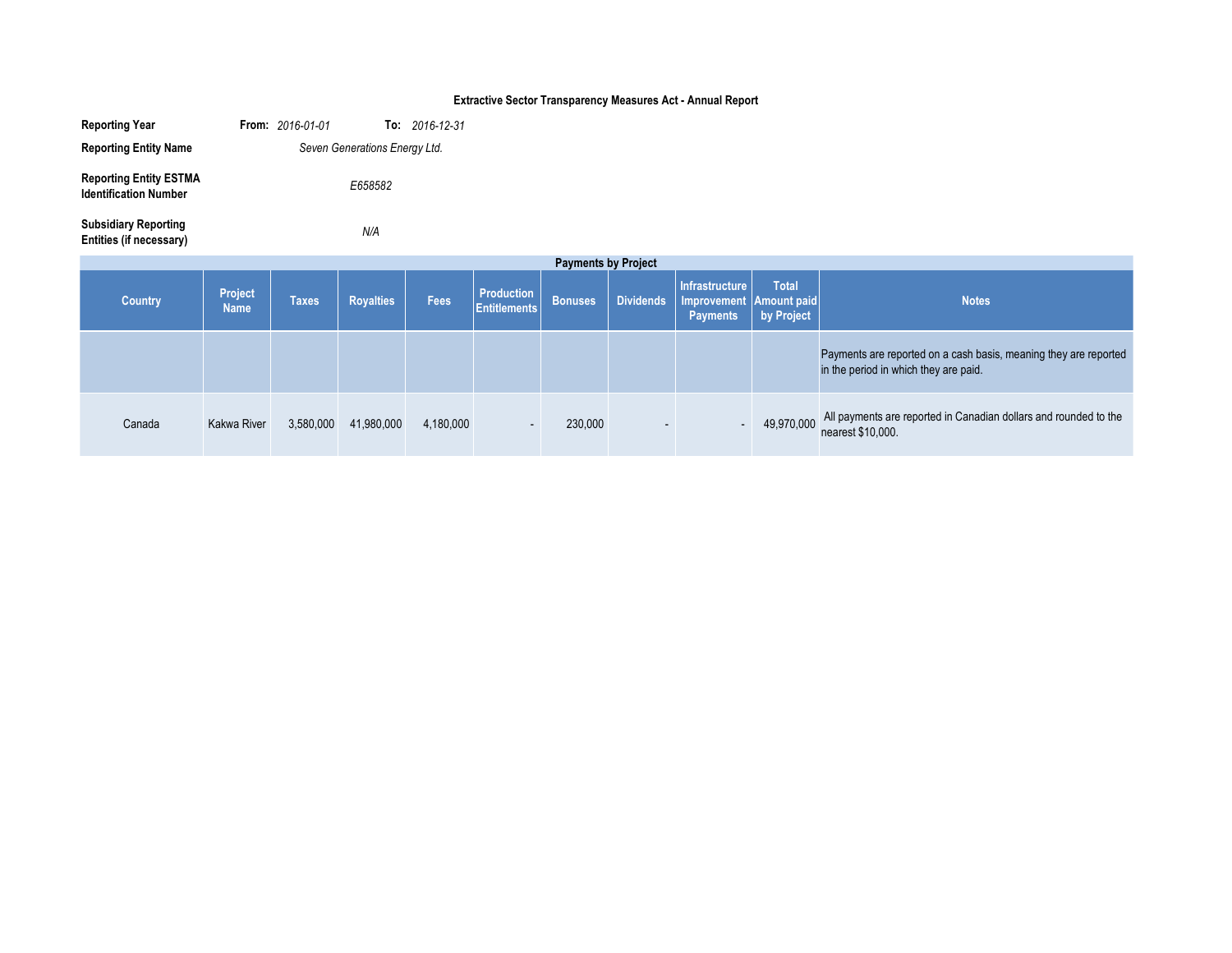

#### **INTRODUCTION**

Seven Generations Energy Ltd. ("Seven Generations" or the "Company") has prepared the following report ("Report") of payments made to government entities for the year ended December 31, 2016 as required by the *Extractive Sector Transparency Measures Act*, S.C. 2014, c.39, s.376 ("ESTMA" or "the Act").

Seven Generations is an independent, publicly-traded energy company focused on the acquisition, development and value optimization of high-quality, tight-rock, natural gas resource plays. Stakeholder service is a core principle at Seven Generations as the Company develops its Kakwa River Project. The Company's many stakeholders include the community of Grande Prairie, the Peace Region where it operates, and Calgary, Alberta, home to the Company's headquarters. Maintaining a large operations presence in Grande Prairie is vital to the Company's ongoing success, and, through its Grande Prairie and Calgary staff, the Company engages and consults with the people of the region as it plans, builds and operates the Kakwa River Project. Seven Generations is honoured to be a part of these communities and to be able to make an economic contribution by investing in jobs and services, fundraising for community initiatives, and supporting local infrastructure through the taxes paid. For more information on such broader contributions, please refer to Seven Generations' stakeholder report – Generations 2017 - on the Company's website at [www.7genergy.com.](http://www.7genergy.com/)

#### **Basis of Preparation**

This Report has been prepared in accordance with the requirements of the Act. The Company's wholly owned US subsidiary and equity investee have been excluded from the Report as they do not qualify as reporting entities. The following is a summary of applicable definitions and judgments that were made for the purpose of preparing this Report.

#### **Payee**

For purposes of the Act, a payee is:

a) Any government in Canada or in a foreign state.

b) A body that is established by two or more governments.

c) Any trust, board, commission, corporation or body or other authority that is established to exercise or perform, or that exercises or performs, a power, duty or function of a government for a government referred to in paragraph (a) above or a body referred to in paragraph (b) above.

Payees include governments at any level, including national, regional, state/provincial or local/municipal levels. Payees include Crown corporations and other stateowned enterprises that are exercising or performing a power, duty or function of government.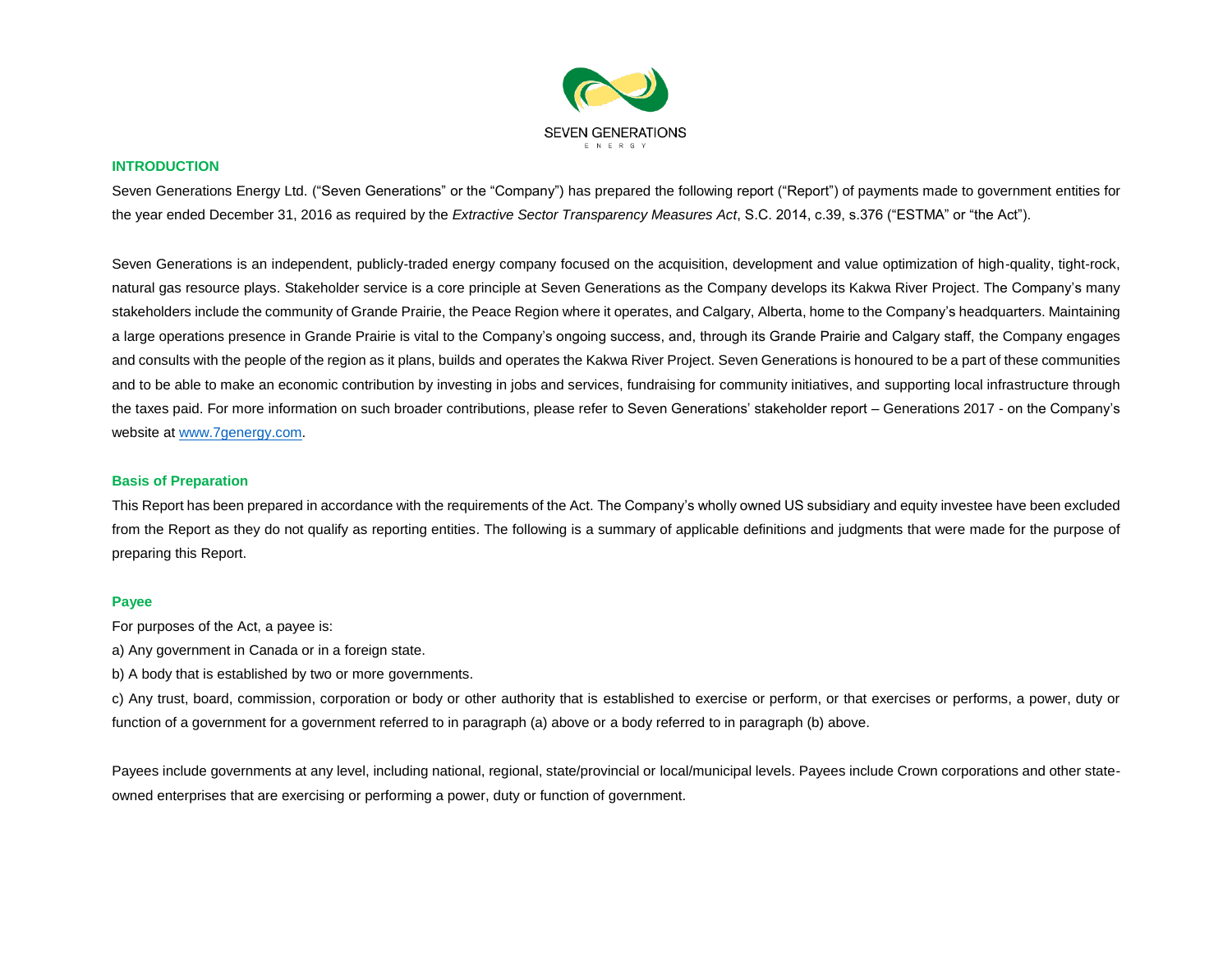

Aboriginal and Indigenous groups and organizations within Canada and in other jurisdictions may be regarded as governments for purposes of qualifying as a payee under the Act; however, the Act defers the requirement to report on payments made to Aboriginal governments in Canada until after June 1, 2017.

#### **Activities within the scope of the Report**

Payments made by Seven Generations to payees relating to the commercial development of oil, gas and minerals ("commercial development") are disclosed in this Report. Seven Generations makes payments related to its initial processing activities which are integrated with its extraction operations and comprise commercial development. The Report excludes payments that are not related to Seven Generations' commercial development activities, as defined by the Act and the associated guidance published by Natural Resources Canada.

#### **Project**

Payments are reported at the project level except for payments that are not attributable to a specific project, which are reported at the entity level. For the year ended December 31, 2016, Seven Generations had one project: the Kakwa River project.

A "project" means the operational activities that are governed by a single contract, license, lease, concession or similar legal agreement and form the basis for payment liabilities with a government. However as Seven Generations has multiple agreements that are substantially interconnected, Seven Generations has aggregated such interconnected agreements into a single "Project" for reporting purposes, as permitted under the Act and the associated Technical Specifications published by Natural Resources Canada.

#### **Payment Categories**

The information is reported under the following payment categories.

#### *Taxes*

This category may include taxes paid by Seven Generations on its income, profits or production. Taxes reported include property taxes and well drilling taxes. Consumption taxes and personal income taxes are excluded.

#### *Royalties*

These are payments for the rights to extract oil and gas resources, typically at a set percentage of revenue less any deductions that may be taken. Royalties paid in kind are also reported under this category.